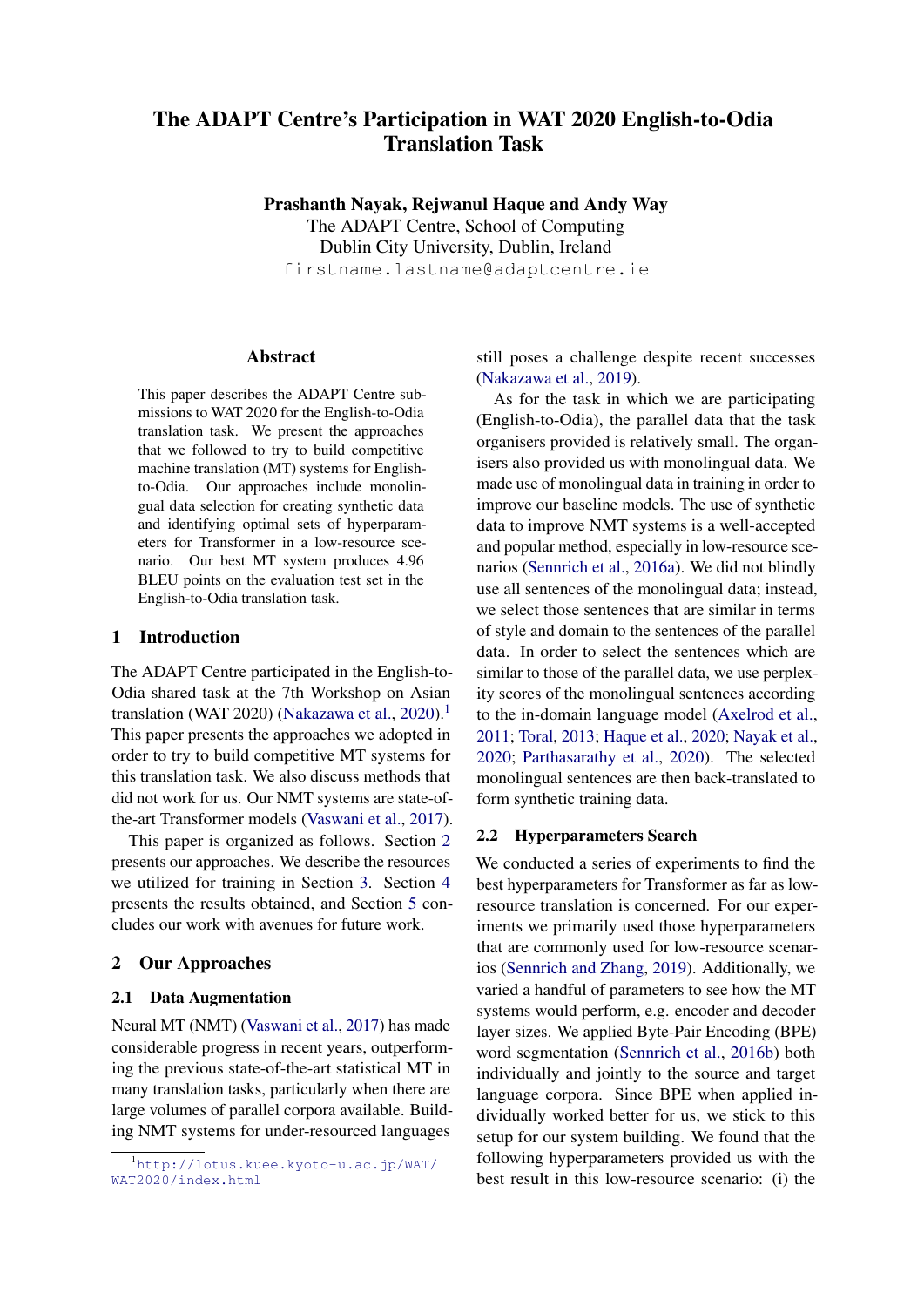<span id="page-1-6"></span>

|             | Sentences | Words     |           |
|-------------|-----------|-----------|-----------|
|             |           | English   | Odia      |
| Training    | 69.370    | 1,340,137 | 1,164,441 |
| Development | 13,544    | 158,166   | 140,554   |
| Test        | 14,344    | 186,164   | 164,670   |

Table 1: Statistics of the training, development and test sets.

<span id="page-1-7"></span>

| Monolingual-Corpus | Sentences | Words      |
|--------------------|-----------|------------|
| OpusNlp            | 30k       | 1.003.211  |
| <b>OSCAR</b>       | 284K      | 14,938,567 |
| AI4Bharat-IndicNLP | 3.5M      | 53,694,876 |

Table 2: Statistics of the monolingual corpora.

number of BPE merge operations: 32,000 (ii) the sizes of the encoder and decoder layers: 4 and 6, respectively, and (iii) the learning-rate: 0.02.

## <span id="page-1-0"></span>3 Data Used

We made use of both the parallel and monolingual data that were provided by the WAT 2020 task organisers.[2](#page-1-2) Additionally, we used external monolingual data for system building. The statistics of the parallel and monolingual corpora (OpusNlp,<sup>[3](#page-1-3)</sup>)  $OSCAR<sup>4</sup>$  $OSCAR<sup>4</sup>$  $OSCAR<sup>4</sup>$  and AI4Bharat-IndicNLP)<sup>[5](#page-1-5)</sup> are shown in Tables [1](#page-1-6) and [2,](#page-1-7) respectively. In order to remove noisy sentences from the corpus, we used a language identifier  $CLD2<sup>6</sup>$  $CLD2<sup>6</sup>$  $CLD2<sup>6</sup>$  with a confidence of 95.

### <span id="page-1-1"></span>4 Results and Discussion

We used the state-of-the-art Transformer model in order to prepare our MT systems. For system building, we used the OpenNMT toolkit [\(Klein](#page-2-10) [et al.,](#page-2-10) [2017\)](#page-2-10). In order to evaluate our MT systems, we used the widely-used evaluation metric, BLEU [\(Papineni et al.,](#page-2-11) [2002\)](#page-2-11).

#### 4.1 The Baseline MT System

We made use of the parallel corpus in order to build our baseline NMT system. The original parallel data includes many duplicate entries. There were

```
4https://oscar-corpus.com/
```

```
5https://github.com/
```

```
ai4bharat-indicnlp/indicnlp_corpus
  6
https://github.com/CLD2Owners/cld2
```
also many overlapping entries in the training, development and test sets. The duplicate entries from the training set were removed accordingly. Then we built an MT system on deduplicated training data. From now on, we call this MT system Base. We obtained the BLEU score to evaluate Base on the test set and report the score in Table [4.](#page-1-9) Note that we built all our MT systems following the best hyperparameters setup described in Section [2.2.](#page-0-2)

<span id="page-1-10"></span>

|             | <b>BLEU</b> |
|-------------|-------------|
| <b>Base</b> | 6.11        |
| $Base + 1M$ | 5.03        |

<span id="page-1-9"></span>Table 3: The BLEU scores of the Odia-to-English MT systems.

|             | <b>BLEU</b> |
|-------------|-------------|
| <b>Base</b> | 4.96        |
| $Base + 1M$ | 3.53        |

Table 4: The BLEU scores of the English-to-Odia MT systems.

#### 4.2 Using Monolingual Data

As mentioned above, since the parallel corpus is small in size, we made use of monolingual data to improve Base following the method presented in Section [2.1.](#page-0-3) For this, we built an Odia-to-English MT system and used it to translate our Odia monolingual sentences. The BLEU score of the Odia-to-English MT system (cf. Base) is shown in Table [3.](#page-1-10)

The quality of synthetic parallel data is crucial for training or fine-tuning an NMT system. As can be seen from Table [3,](#page-1-10) since our Odia-to-English baseline MT system (i.e. Base) is also not good in quality, we tried to improve it so that we can have a better quality synthetic parallel corpus. Therefore, in addition to the parallel corpus, we used a synthetic corpus of one million sentence-pairs for training. However, we can see from Table [3](#page-1-10) that using synthetic data causes to deteriorate the Odiato-English MT system's performance. As a result, we used our best Odia-to-English MT system, Base, for translating the Odia monolingual sentences.

The score of the English-to-Odia MT system built on training data composed of the authentic and synthetic parallel data is shown in Table [4.](#page-1-9) We see that adding synthetic data (one million sentence-

<span id="page-1-2"></span><sup>2</sup>[https://github.com/shantipriyap/](https://github.com/shantipriyap/Odia-NLP-Resource-Catalog) [Odia-NLP-Resource-Catalog](https://github.com/shantipriyap/Odia-NLP-Resource-Catalog)

<span id="page-1-3"></span><sup>3</sup>[https://object.pouta.csc.fi/](https://object.pouta.csc.fi/OPUS-Ubuntu/v14.10/moses)

[OPUS-Ubuntu/v14.10/moses](https://object.pouta.csc.fi/OPUS-Ubuntu/v14.10/moses)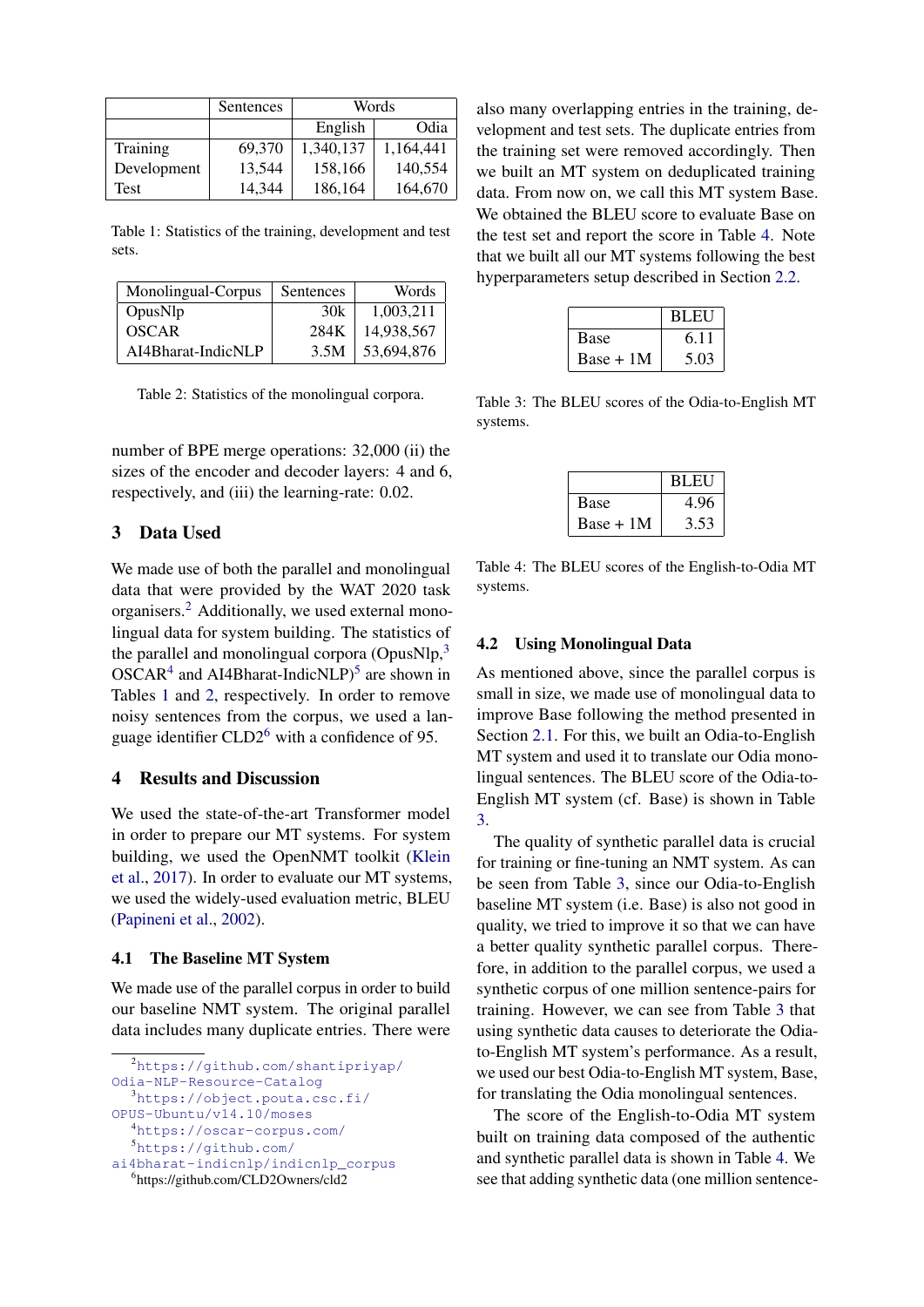pairs) to the original parallel data does not help in this case either.

# <span id="page-2-1"></span>5 Conclusions

This paper presents the ADAPT Centre system description for the WAT 2020 English-to-Odia translation shared task. Our best MT model, a Transformer model prepared using an optimal set of hyperparameters, obtain 4.96 BLEU points on the evaluation test set. We selected those monolingual sentences from a large monolingual data that are similar in terms of style and domain to the sentences of the parallel corpus. We then created a synthetic parallel corpus by translating the selected Odia monolingual sentences to English. We finetuned our baseline MT system on the training data that combines of the synthetic and original parallel corpora. This strategy did not work for us since using synthetic data causes to deteriorate the performance of the English-to-Odia MT system.

As for future work, we aim to explore transfer learning and using data of other related languages in order to improve translation of the English-to-Odia MT system.

# Acknowledgments

The ADAPT Centre for Digital Content Technology is funded under the Science Foundation Ireland (SFI) Research Centres Programme (Grant No. 13/RC/2106) and is co-funded under the European Regional Development Fund. This project has partially received funding from the European Union's Horizon 2020 research and innovation programme under the Marie Skłodowska-Curie grant agreement No. 713567, and the publication has emanated from research supported in part by a research grant from SFI under Grant Number 13/RC/2077 and 18/CRT/6224 .

# References

- <span id="page-2-4"></span>Amittai Axelrod, Xiaodong He, and Jianfeng Gao. 2011. [Domain adaptation via pseudo in-domain data](https://www.aclweb.org/anthology/D11-1033) [selection.](https://www.aclweb.org/anthology/D11-1033) In *Proceedings of the 2011 Conference on Empirical Methods in Natural Language Processing*, pages 355–362, Edinburgh, Scotland, UK. Association for Computational Linguistics.
- <span id="page-2-5"></span>Rejwanul Haque, Yasmin Moslem, and Andy Way. 2020. [The ADAPT system description for the STA-](https://doi.org/10.18653/v1/2020.ngt-1.17)[PLE 2020 English-to-Portuguese translation task.](https://doi.org/10.18653/v1/2020.ngt-1.17) In *Proceedings of the Fourth Workshop on Neural Generation and Translation*, pages 144–152, Online. Association for Computational Linguistics.
- <span id="page-2-10"></span>Guillaume Klein, Yoon Kim, Yuntian Deng, Jean Senellart, and Alexander Rush. 2017. [OpenNMT: Open](https://www.aclweb.org/anthology/P17-4012)[source toolkit for neural machine translation.](https://www.aclweb.org/anthology/P17-4012) In *Proceedings of ACL 2017, System Demonstrations*, pages 67–72, Vancouver, Canada. Association for Computational Linguistics.
- <span id="page-2-2"></span>Toshiaki Nakazawa, Nobushige Doi, Shohei Higashiyama, Chenchen Ding, Raj Dabre, Hideya Mino, Isao Goto, Win Pa Pa, Anoop Kunchukuttan, Yusuke Oda, Shantipriya Parida, Ondřej Bojar, and Sadao Kurohashi. 2019. [Overview of the 6th](https://doi.org/10.18653/v1/D19-5201) [workshop on Asian translation.](https://doi.org/10.18653/v1/D19-5201) In *Proceedings of the 6th Workshop on Asian Translation*, pages 1–35, Hong Kong, China. Association for Computational Linguistics.
- <span id="page-2-0"></span>Toshiaki Nakazawa, Hideki Nakayama, Chenchen Ding, Raj Dabre, Hideya Mino, Isao Goto, Win Pa Pa, Anoop Kunchukuttan, Shantipriya Parida, Ondřej Bojar, and Sadao Kurohashi. 2020. Overview of the 7th workshop on Asian translation. In *Proceedings of the 7th Workshop on Asian Translation*, Suzhou, China. Association for Computational Linguistics.
- <span id="page-2-6"></span>Prashanth Nayak, Rejwanul Haque, and Andy Way. 2020. The adapt's submissions to the WMT20 biomedical translation task. In *Proceedings of the Fifth Conference on Machine Translation (Shared Task Papers (Biomedical)*, Punta Cana, Dominican Republic.
- <span id="page-2-11"></span>Kishore Papineni, Salim Roukos, Todd Ward, and Wei-Jing Zhu. 2002. [Bleu: a method for automatic eval](https://doi.org/10.3115/1073083.1073135)[uation of machine translation.](https://doi.org/10.3115/1073083.1073135) In *Proceedings of the 40th Annual Meeting of the Association for Computational Linguistics*, pages 311–318, Philadelphia, Pennsylvania, USA. Association for Computational Linguistics.
- <span id="page-2-7"></span>Venkatesh Balavadhani Parthasarathy, Akshai Ramesh, Rejwanul Haque, and Andy Way. 2020. The ADAPT system description for the WMT20 news translation task. In *Proceedings of the Fifth Conference on Machine Translation (Shared Task Papers (News))*, Punta Cana, Dominican Republic.
- <span id="page-2-3"></span>Rico Sennrich, Barry Haddow, and Alexandra Birch. 2016a. [Improving neural machine translation mod](https://doi.org/10.18653/v1/P16-1009)[els with monolingual data.](https://doi.org/10.18653/v1/P16-1009) In *Proceedings of the 54th Annual Meeting of the Association for Computational Linguistics (Volume 1: Long Papers)*, pages 86–96, Berlin, Germany. Association for Computational Linguistics.
- <span id="page-2-9"></span>Rico Sennrich, Barry Haddow, and Alexandra Birch. 2016b. [Neural machine translation of rare words](https://doi.org/10.18653/v1/P16-1162) [with subword units.](https://doi.org/10.18653/v1/P16-1162) In *Proceedings of the 54th Annual Meeting of the Association for Computational Linguistics (Volume 1: Long Papers)*, pages 1715– 1725, Berlin, Germany. Association for Computational Linguistics.
- <span id="page-2-8"></span>Rico Sennrich and Biao Zhang. 2019. [Revisiting low](https://doi.org/10.18653/v1/P19-1021)[resource neural machine translation: A case study.](https://doi.org/10.18653/v1/P19-1021)